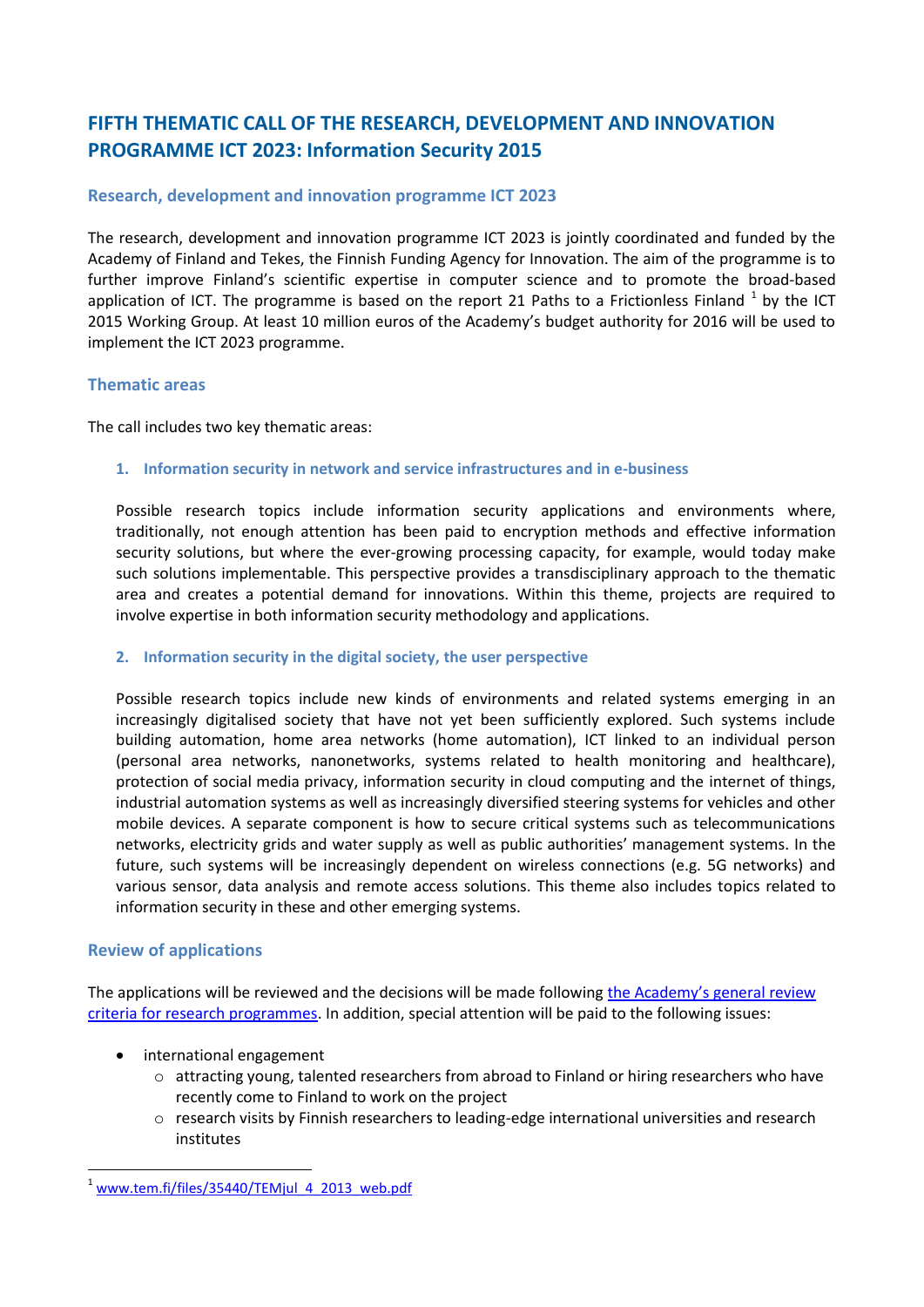- business cooperation
	- o cooperation between universities, research institutes and business companies
	- o problem-setting in research
	- o application potential of results
- intersectoral mobility of leading-edge researchers
	- o mobility from universities to business companies
	- o mobility from business companies to universities
- use of universities' and research institutes' own resources in the research
	- o use of resources of the site of research and the partners
	- o level of commitment and contribution of funding by the site of research.

The call has two stages.

Based on the letters of intent submitted at the first stage, the Academy will decide which projects will proceed to the second stage. Projects selected to the second stage will be invited to submit full applications in the Academy's online services. The non-negotiable deadline for full applications is 1 April 2016 at 16.15. Applicants may be invited to interviews during the review process.

A panel composed of members of the Academy's Research Council for Natural Sciences and Engineering and possibly other experts will be responsible for the review of the letters of intent. The full applications will be reviewed by an international expert panel.

The funding is granted for two years. As a rule, the funding period will start on 1 July 2016.

## **Consortium applications**

If the applicant is a consortium, see detailed guidelines on our website under Guidelines for consortium [application.](http://www.aka.fi/en/funding/how-to-apply/application-guidelines/guidelines-for-consortium-application/) The composition of the consortium cannot be changed after the first-stage deadline has expired.

#### **Intersectoral consortia**

The application must include a collaboration plan as a separate appendix, if the project involves cooperation with business companies. In addition, applicants must clearly indicate in their research plan which parties are applying for funding from Tekes.

**Collaboration plan** (no more than three pages):

- List all parties and specify which parties are applying for Academy funding and which for Tekes funding.
- Describe the collaboration and management included in the project.
- Describe the management and research duties within the project.
- Describe the mechanisms by which the project will integrate all participating organisations and individual researchers.
- Describe, if relevant, the implementation of intersectoral researcher exchange.
- Define each PI's required input to the project, and justify why each research team's expertise is necessary in order to achieve the project's objectives.
- Describe the complementary roles of the companies in the consortium, and explain which research results can be jointly utilised by the companies.
- Describe the application potential of the results.